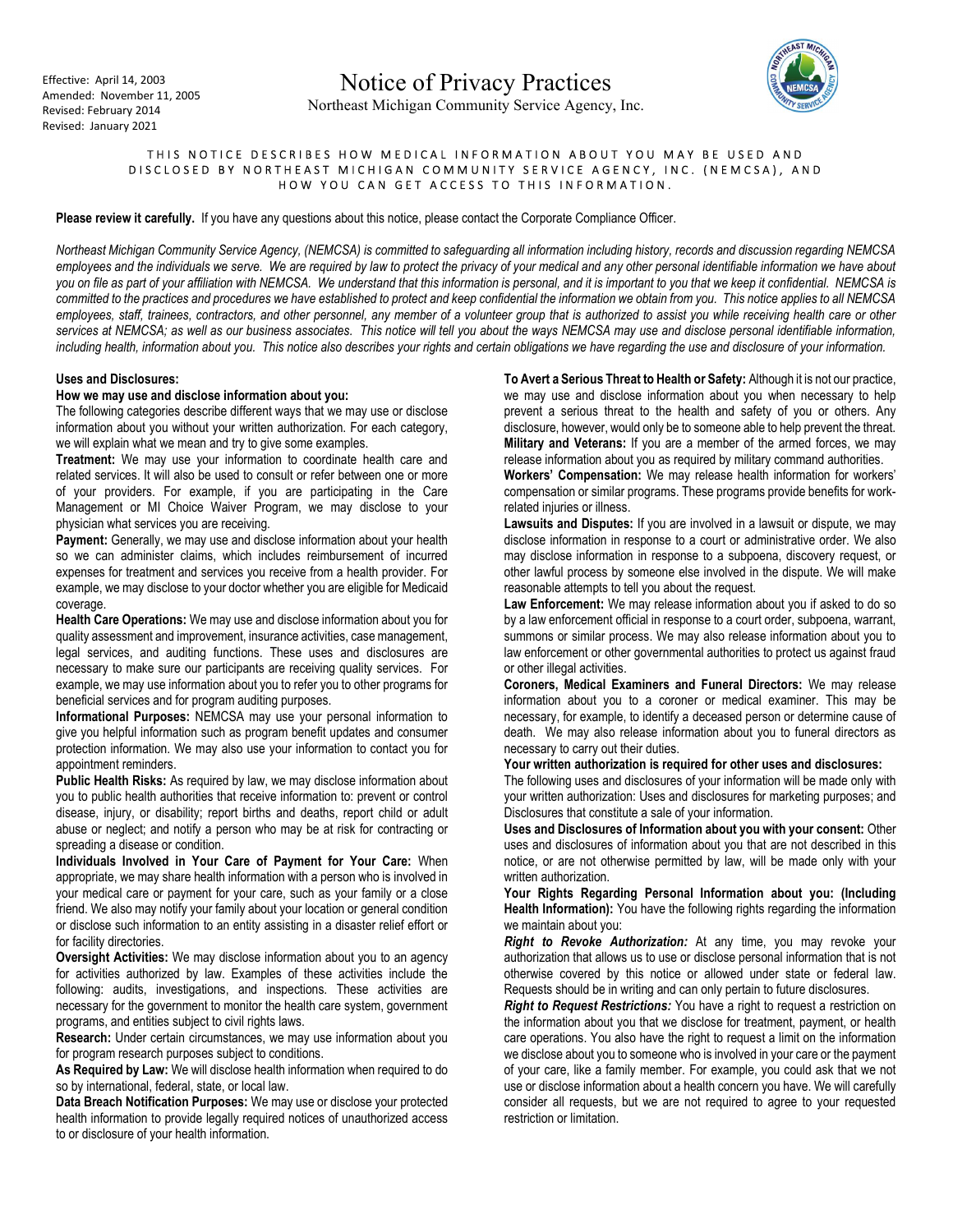Your request must be in writing and tell us: the information you want to limit; whether you want to limit our use, disclosure, or both; and to whom you want the limits to apply (for example, disclosures to your spouse).

Right to an Electronic Copy of Electronic Medical Records: If your protected health information is maintained in an electronic format (known as an electronic medical record or an electronic health record), you have a right to request that an electronic copy of your record be given to you or transmitted to another individual or entity. We will make reasonable efforts to provide access to your information in the format requested, if it is readily producible in such form or format. If it is not available in the form/format of your request, it will be provided in either our standard electronic format or a readable hard copy format. We may charge you a reasonable, cost-based fee for the labor associated with this request.

**Right to Get Notice of a Breach:** You have the right to be notified upon a breach of any of your unsecured protected or health information.

Right to Request Confidential Communication: You have the right to request an alternative means or location for receiving communications of your identifiable, health or otherwise, information by means other than those that NEMCSA typically employs. For example, you can ask that we only contact you at work or by mail. Your request should be in writing. We will not ask you the reason for your request and we will accommodate, to the extent possible, all reasonable requests. Your request must specify how or where you wish to be contacted.

Right to Inspect and Copy: Except in certain circumstances, NEMCSA will provide individuals the right to review and obtain a copy of their individually identifiable, health or otherwise, information contained in a designated record set. Usually this includes medical and billing records but does not include psychotherapy notes, information compiled for legal proceedings, laboratory results to which the Clinical Laboratory Improvement Act (CLIA) prohibits access or information held by certain research laboratories. To inspect and copy individually identifiable, health or otherwise, information about you, submit your request in writing. One request per 12-month period will be provided at no cost. A cost-based fee for the copying, mailing, and other supplies may be charged for additional requested copies. We may deny your request to inspect and copy in certain very limited circumstances. If you are denied access to your information, you may request that the denial be reviewed.

**Right to Amend:** If you believe the information, we have about you is incorrect or incomplete, you may ask us to amend the information. You must provide a reason that supports your request. You have the right to request an amendment for as long as the information is kept by us. We may deny your request if it is not in writing or does not include a reason to support the request.

We may also deny your request if the information was not created by us, is accurate or complete as is, or is not part of the health information you would be permitted to inspect or copy.

Right to Request an Accounting: You have the right to request an accounting of disclosures of information we have made about you without your authorization. This right applies to disclosures for purposes other than for treatment, payment, health care operations, or as otherwise permitted or required by law. You have a right to request an accounting of any disclosures that occurred after April 13, 2003. The first disclosure list you request within a 12-month period is free. For any additional requests, we may charge you for the cost of providing the list.

Right to a Copy of this Notice: You have the right to obtain a paper copy of this Notice at any time. You may request a paper copy of this Notice by contacting your NEMCSA program representative, the NEMCSA HR Department or NEMCSA's Corporate Compliance Officer at privacyofficer@nemcsa.org. You may also obtain a copy of this Notice from our website at www.nemcsa.org.

Right to Restrict Disclosures to Your Health Plan: You have the right to restrict disclosure of information to your health plan and pay out of pocket in full for the time or service provided.

Other Duties Regarding Personal Information (Including Health Information) About You: We are required by law to: Maintain the privacy of your personal information; provide you with notice of our legal duties and health information privacy practices; and abide by the terms of this Notice. NEMCSA will make reasonable efforts to not use, disclose, or request more than the minimum amount of information necessary to accomplish the intended purpose.

Changes to This Notice: NEMCSA reserves the right to change this Notice. We reserve the right to apply the changes to any personal information received or maintained by NEMCSA prior to that date as well as any information we receive in the future. The Notice will contain on the first page, in the top left corner, the effective date. If a privacy practice is changed, a revised version will be available at www.nemcsa.org.

To File a Complaint: If you believe that your privacy rights have been violated, you may complain to NEMCSA in care of the following office: NEMCSA Corporate Compliance Officer, 2569 US 23 South, Alpena, MI 49707; (989) 358-4600. All complaints must be in writing. You may also file a complaint with the Secretary of the U.S. Dept. of Health and Human Services, Hubert H. Humphrey Building, 200 Independence Avenue S.W., Washington, D.C. 20201.

NEMCSA will not retaliate against you for filing a complaint.

#### Addendum: Additional Notice to Consumers of Homeless Services

The Michigan State Homeless Management Information System (MSHMIS) was developed to meet a data collection requirement made by the U.S. Congress to the Dept. of Housing and Urban Development (HUD) in order to get a more accurate count of individuals who are homeless and to identify the need for services by those individuals. NEMCSA works with the State of Michigan in meeting this need and, therefore, participates in the Michigan Coalition Against Homelessness, which administers the MSHMIS database. With your permission, we share information with other agencies that also use the MSHMIS database to better understand the number of individuals who need services from more than one agency. This also helps us make referrals more easily and enables us to develop more efficient and new programs. We collect information only when appropriate to provide services, manage our organization or as required by law. Your record will only be shared if you give your permission to do so. You have the right to request that your name be entered in the system as "anonymous". You cannot and will not be denied services that you would otherwise qualify for if you choose not to share information. Please note that even if you do not want to share your information with other agencies or have your actual name entered into the system, we must still report some information to the central data collection system. There are provisions to protect your name and privacy. If you have questions regarding NEMCSA's privacy practices, or the MSHMIS database, contact the agency's Corporate Compliance Officer at (989) 358-4674 or privacyofficer@nemcsa.org.